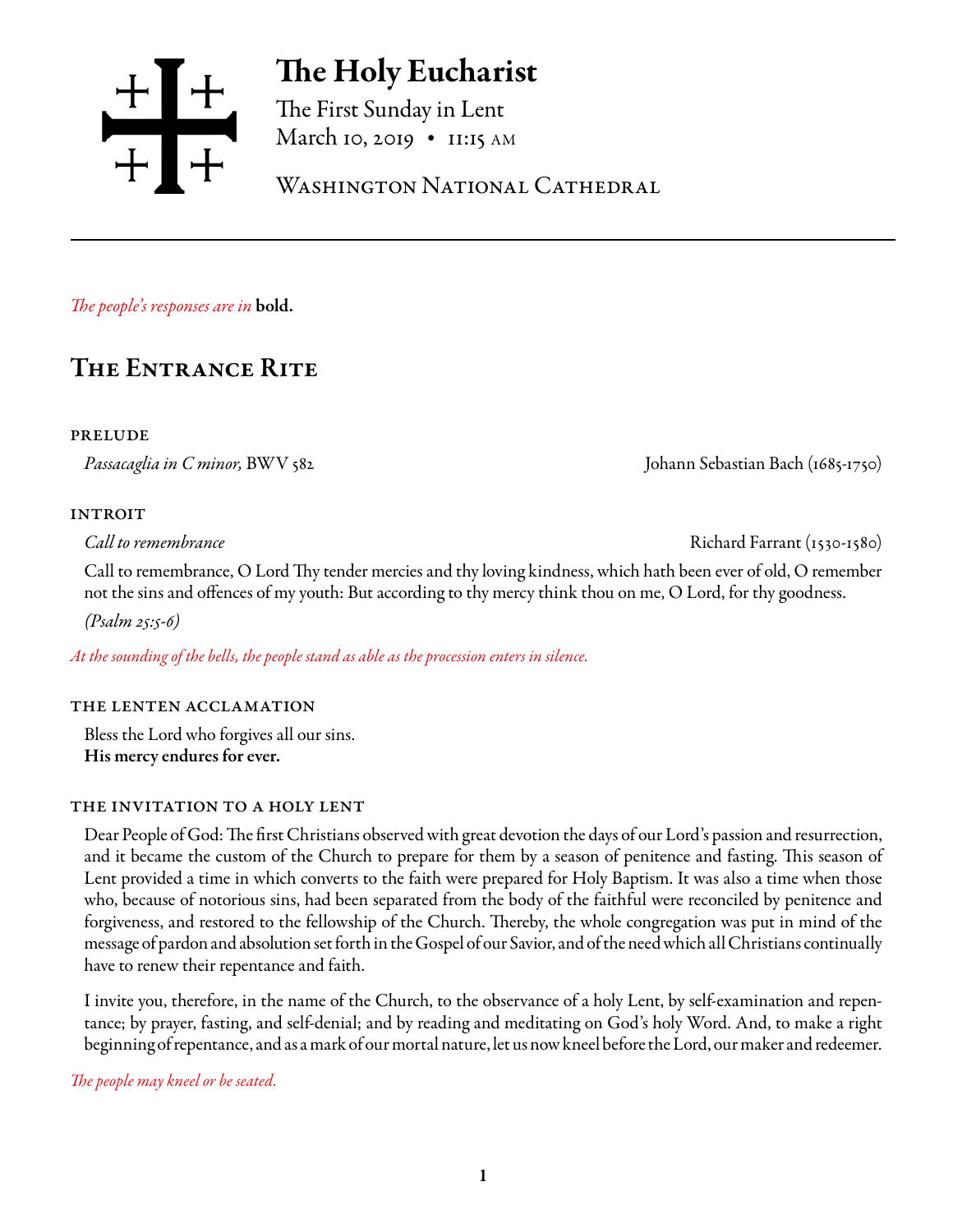Most holy and merciful God: We confess to you and to one another, and to the whole communion of saints in heaven and on earth, that we have sinned by our own fault in thought, word, and deed; by what we have done, and by what we have left undone.

We have not loved you with our whole heart, and mind, and strength. We have not loved our neighbors as ourselves. We have not forgiven others, as we have been forgiven.



We have been deaf to your call to serve, as Christ served us. We have not been true to the mind of Christ. We have grieved your Holy Spirit. We confess to you.

### Have mercy on us.

All our past unfaithfulness: the pride, hypocrisy and impatience of our lives, we confess to you. Have mercy on us.

Our self-indulgent appetites and ways, and our exploitation of other people, we confess to you. Have mercy on us.

Our anger at our own frustration and our envy of those more fortunate than ourselves, we confess to you. Have mercy on us.

Our intemperate love of worldly goods and comforts, and our dishonesty in daily life and work, we confess to you. Have mercy on us.

Our negligence in prayer and worship, and our failure to commend the faith that is in us, we confess to you. Have mercy on us.

Accept our repentance, Lord, for the wrongs we have done: for our blindness to human need and suffering, and our indifference to injustice and cruelty.



For all false judgments, for uncharitable thoughts toward our neighbors, and for our prejudice and contempt toward those who differ from us, have mercy on us.

### Accept our repentance, O Lord.

For our waste and pollution of your creation, and our lack of concern for those who come after us, have mercy on us. Accept our repentance, O Lord.

Restore us, good Lord, and let your anger depart from us.

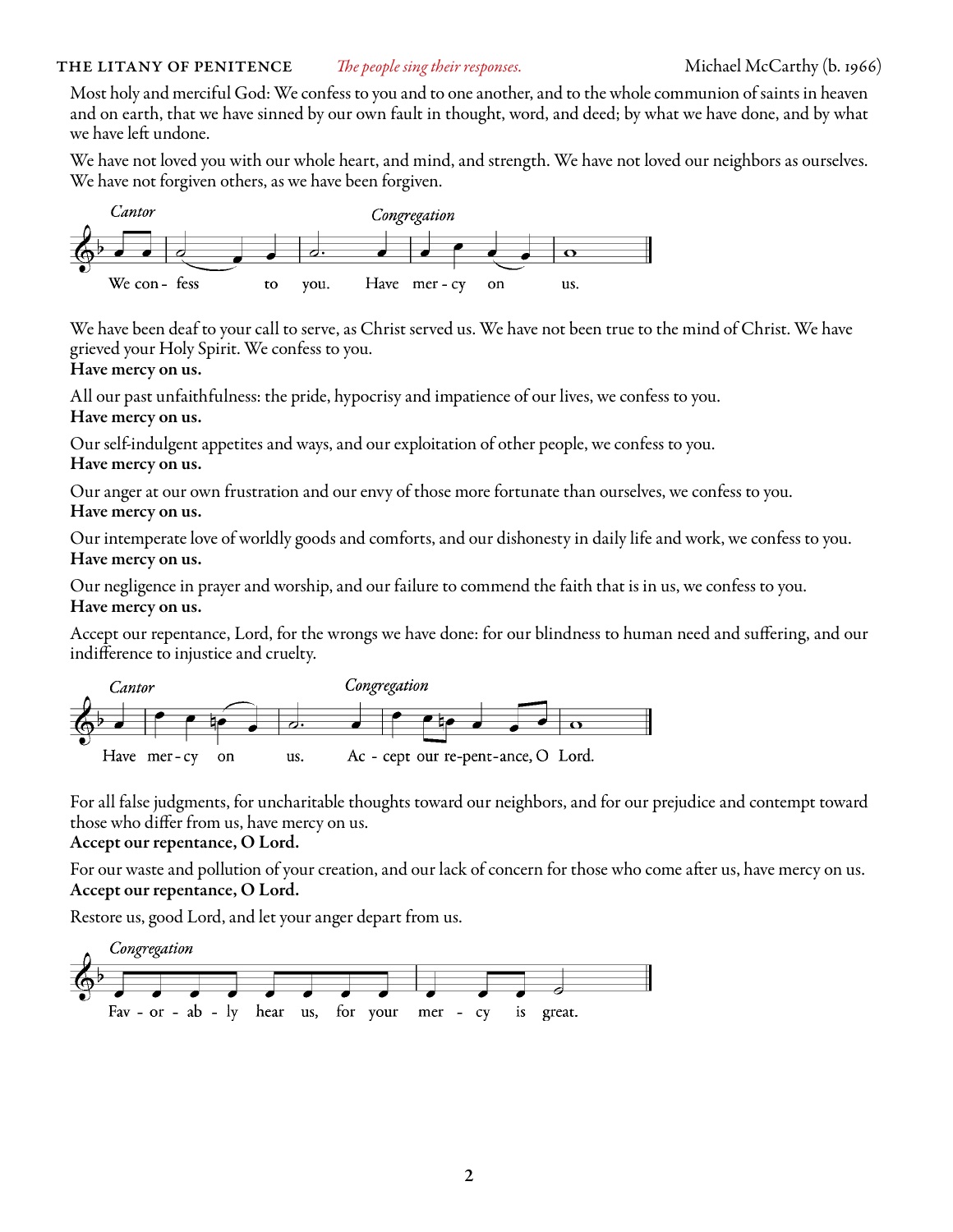Accomplish in us the work of your salvation,



By the cross and passion of your Son our Lord,



kyrie eleison





*The presider offers the declaration of forgiveness, and the people respond,* Amen*.* 

## THE WORD OF GOD

### the collect for the first sunday in lent

The Lord be with you. And also with you. Let us pray.

Almighty God, whose blessed Son was led by the Spirit to be tempted by Satan: Come quickly to help us who are assaulted by many temptations; and, as you know the weaknesses of each of us, let each one find you mighty to save; through Jesus Christ your Son our Lord, who lives and reigns with you and the Holy Spirit, one God, now and for ever. Amen.

*The people are seated.*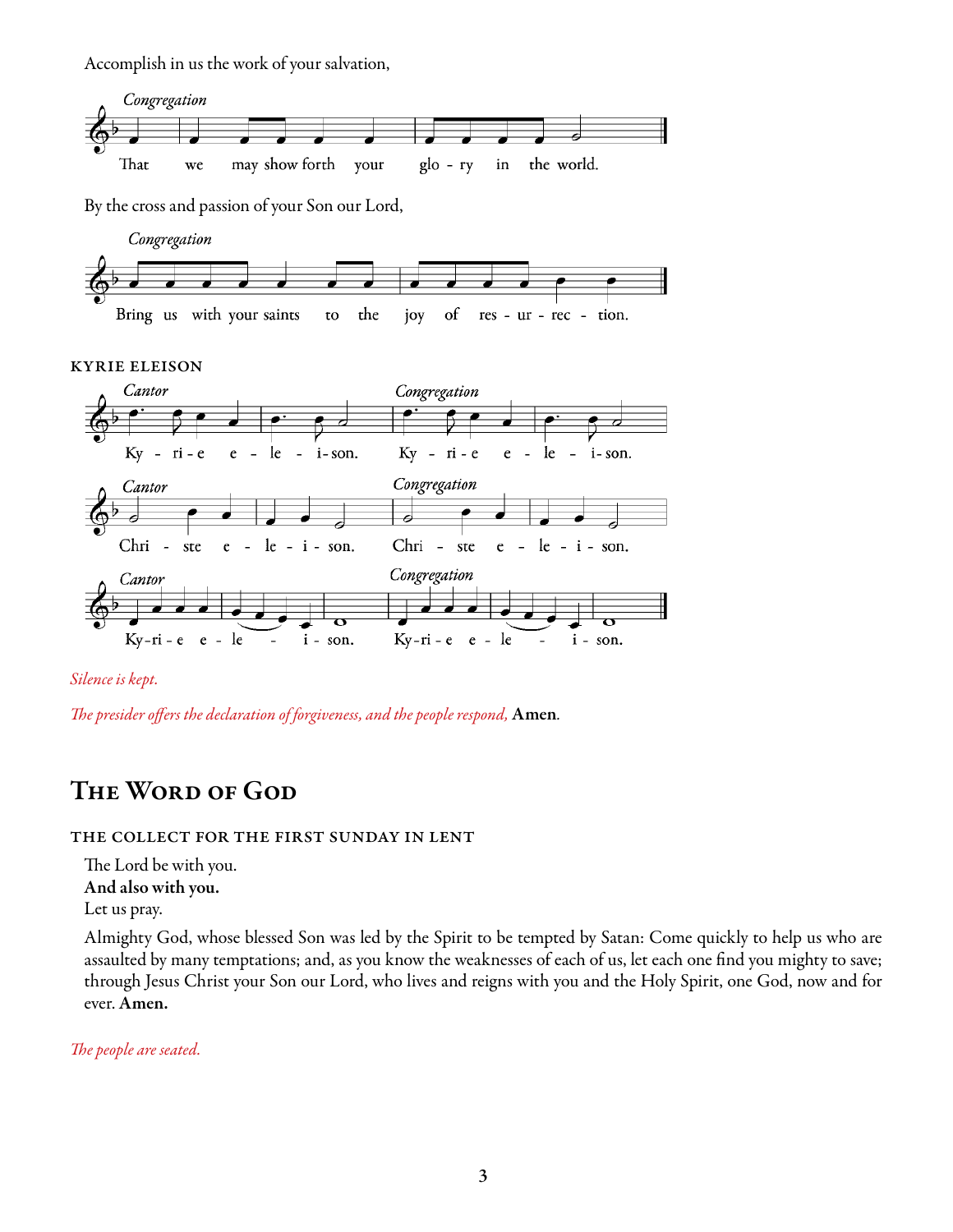### THE FIRST READING **Deuteronomy 26:** 1-11

When you have come into the land that the Lord your God is giving you as an inheritance to possess, and you possess it, and settle in it, you shall take some of the first of all the fruit of the ground, which you harvest from the land that the Lord your God is giving you, and you shall put it in a basket and go to the place that the Lord your God will choose as a dwelling for his name. You shall go to the priest who is in office at that time, and say to him, "Today I declare to the Lord your God that I have come into the land that the Lord swore to our ancestors to give us." When the priest takes the basket from your hand and sets it down before the altar of the Lord your God, you shall make this response before the Lord your God: "A wandering Aramean was my ancestor; he went down into Egypt and lived there as an alien, few in number, and there he became a great nation, mighty and populous. When the Egyptians treated us harshly and afflicted us, by imposing hard labor on us, we cried to the Lord, the God of our ancestors; the Lord heard our voice and saw our affliction, our toil, and our oppression. The Lord brought us out of Egypt with a mighty hand and an outstretched arm, with a terrifying display of power, and with signs and wonders; and he brought us into this place and gave us this land, a land flowing with milk and honey. So now I bring the first of the fruit of the ground that you, O Lord, have given me." You shall set it down before the Lord your God and bow down before the Lord your God. Then you, together with the Levites and the aliens who reside among you, shall celebrate with all the bounty that the Lord your God has given to you and to your house.

The Word of the Lord. Thanks be to God.

He who dwells in the shelter of the Most High, abides under the shadow of the Almighty.

He shall say to the Lord,

"You are my refuge and my stronghold, my God in whom I put my trust."

Because you have made the Lord your refuge, and the Most High your habitation,

There shall no evil happen to you, neither shall any plague come near your dwelling.

For he shall give his angels charge over you, to keep you in all your ways.

They shall bear you in their hands, lest you dash your foot against a stone.

You shall tread upon the lion and adder; you shall trample the young lion and the serpent under your feet.

Because he is bound to me in love,

therefore will I deliver him;

I will protect him, because he knows my Name.

He shall call upon me, and I will answer him; I am with him in trouble; I will rescue him and bring him to honor.

With long life will I satisfy him, and show him my salvation.

psalm 91: 1-2, 9-16 chant: plainsong, Tone IV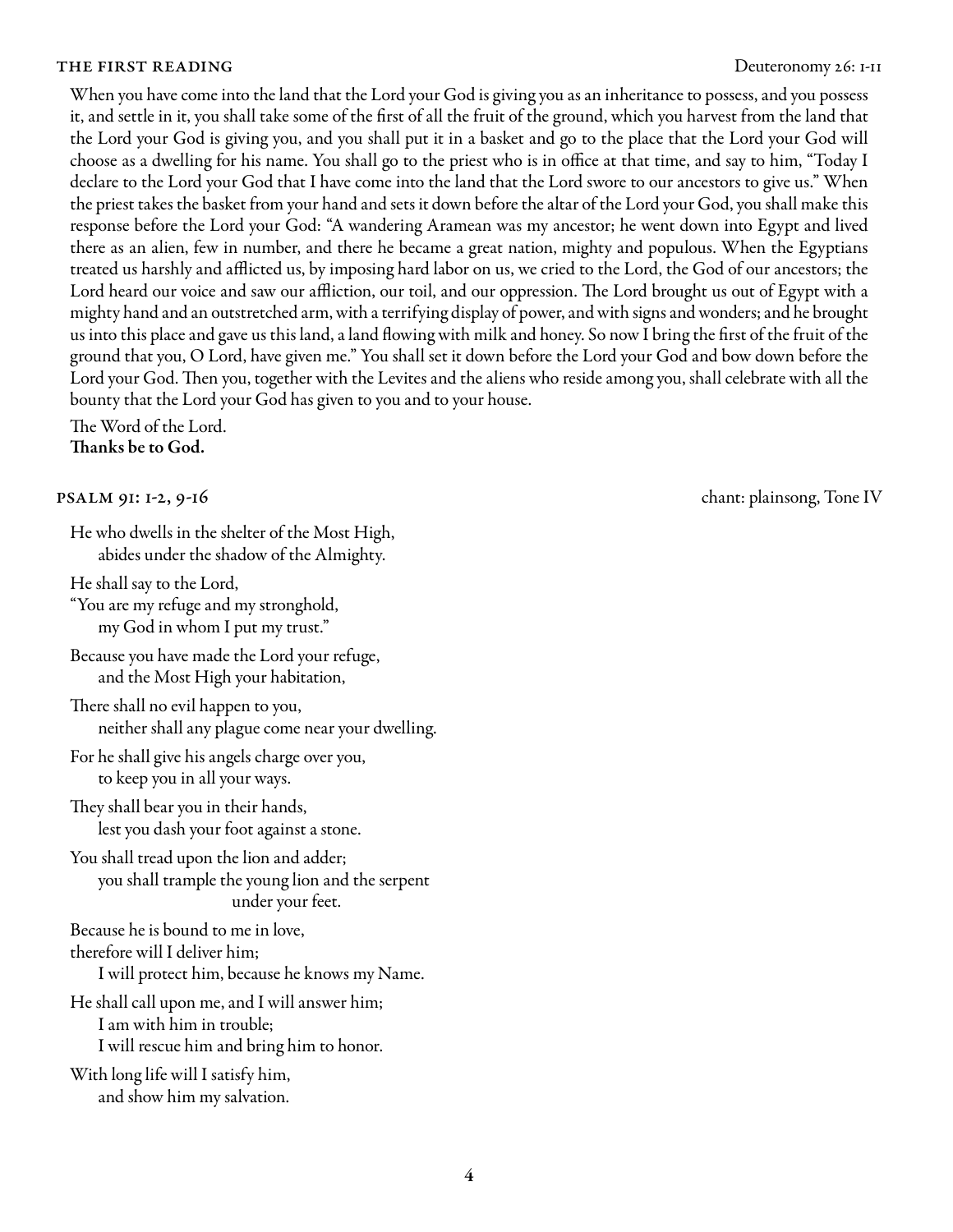### THE SECOND READING ROMAN SECOND READING

"The word is near you, on your lips and in your heart" (that is, the word of faith that we proclaim); because if you confess with your lips that Jesus is Lord and believe in your heart that God raised him from the dead, you will be saved. For one believes with the heart and so is justified, and one confesses with the mouth and so is saved. The scripture says, "No one who believes in him will be put to shame." For there is no distinction between Jew and Greek; the same Lord is Lord of all and is generous to all who call on him. For, "Everyone who calls on the name of the Lord shall be saved."

The Word of the Lord. Thanks be to God.

*The people stand as able at the introduction of the hymn.* 

hymn at the sequence • 147

*Now let us all with one accord Bourbon*

### THE HOLY GOSPEL Luke 4:1-13

The Holy Gospel of our Lord Jesus Christ according to Luke. Glory to you, Lord Christ.

After his baptism, Jesus, full of the Holy Spirit, returned from the Jordan and was led by the Spirit in the wilderness, where for forty days he was tempted by the devil. He ate nothing at all during those days, and when they were over, he was famished. The devil said to him, "If you are the Son of God, command this stone to become a loaf of bread." Jesus answered him, "It is written, 'One does not live by bread alone.'" Then the devil led him up and showed him in an instant all the kingdoms of the world. And the devil said to him, "To you I will give their glory and all this authority; for it has been given over to me, and I give it to anyone I please. If you, then, will worship me, it will all be yours." Jesus answered him, "It is written, 'Worship the Lord your God, and serve only him.'" Then the devil took him to Jerusalem, and placed him on the pinnacle of the temple, saying to him, "If you are the Son of God, throw yourself down from here, for it is written, 'He will command his angels concerning you, to protect you,' and 'On their hands they will bear you up, so that you will not dash your foot against a stone.'" Jesus answered him, "It is said, 'Do not put the Lord your God to the test.'" When the devil had finished every test, he departed from him until an opportune time.

The Gospel of the Lord. Praise to you, Lord Christ.

*The people are seated at the invitation of the preacher.*

the sermon The Very Reverend Randolph Marshall Hollerith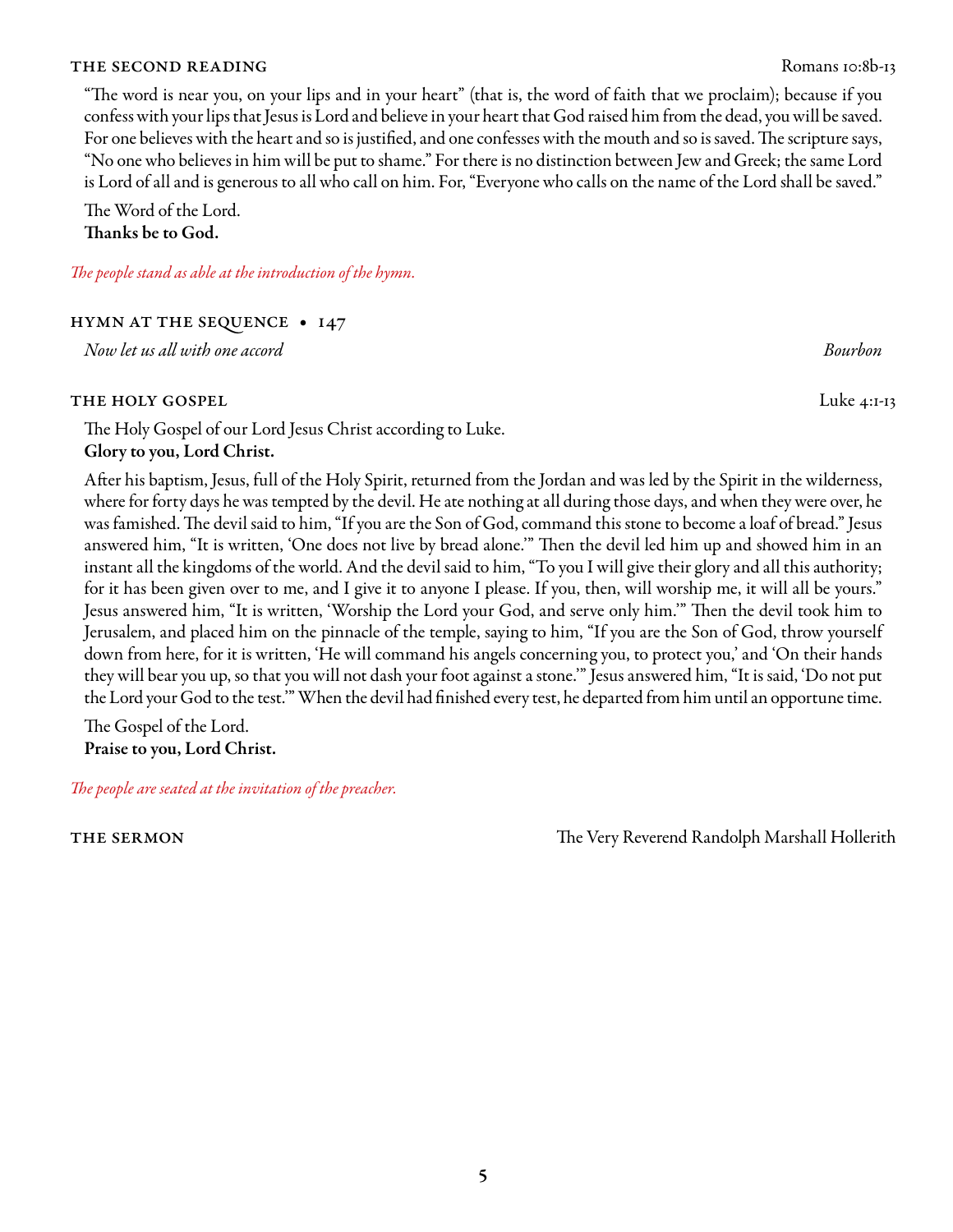#### the nicene creed

We believe in one God, the Father, the Almighty, maker of heaven and earth, of all that is, seen and unseen.

We believe in one Lord, Jesus Christ, the only Son of God, eternally begotten of the Father, God from God, Light from Light, true God from true God, begotten, not made, of one Being with the Father. Through him all things were made. For us and for our salvation, he came down from heaven: by the power of the Holy Spirit he became incarnate from the Virgin Mary, and was made man. For our sake he was crucified under Pontius Pilate; he suffered death and was buried. On the third day he rose again in accordance with the Scriptures; he ascended into heaven and is seated at the right hand of the Father. He will come again in glory to judge the living and the dead, and his kingdom will have no end. We believe in the Holy Spirit, the Lord, the giver of life, who proceeds from the Father and the Son. With the Father and the Son he is worshiped and glorified. He has spoken through the Prophets.

We believe in one holy catholic and apostolic Church.

We acknowledge one baptism for the forgiveness of sins.

We look for the resurrection of the dead,

and the life of the world to come. Amen.

### THE PEACE

The peace of the Lord be always with you. And also with you. *The people greet one another with a sign of God's peace and are then seated.*

### the offertory

*An offering is received to support the Cathedral's ministry of sharing God's love with the world. The altar is prepared for Holy Communion.*

### anthem at the offertory

Wash me throughly from my wickedness, and forgive me all my sin. For I acknowledge my faults, and my sin is ever before me. *(Psalm 51:2, 3)*

*Wash me throughly* **Samuel S. Wesley (1810-1876)**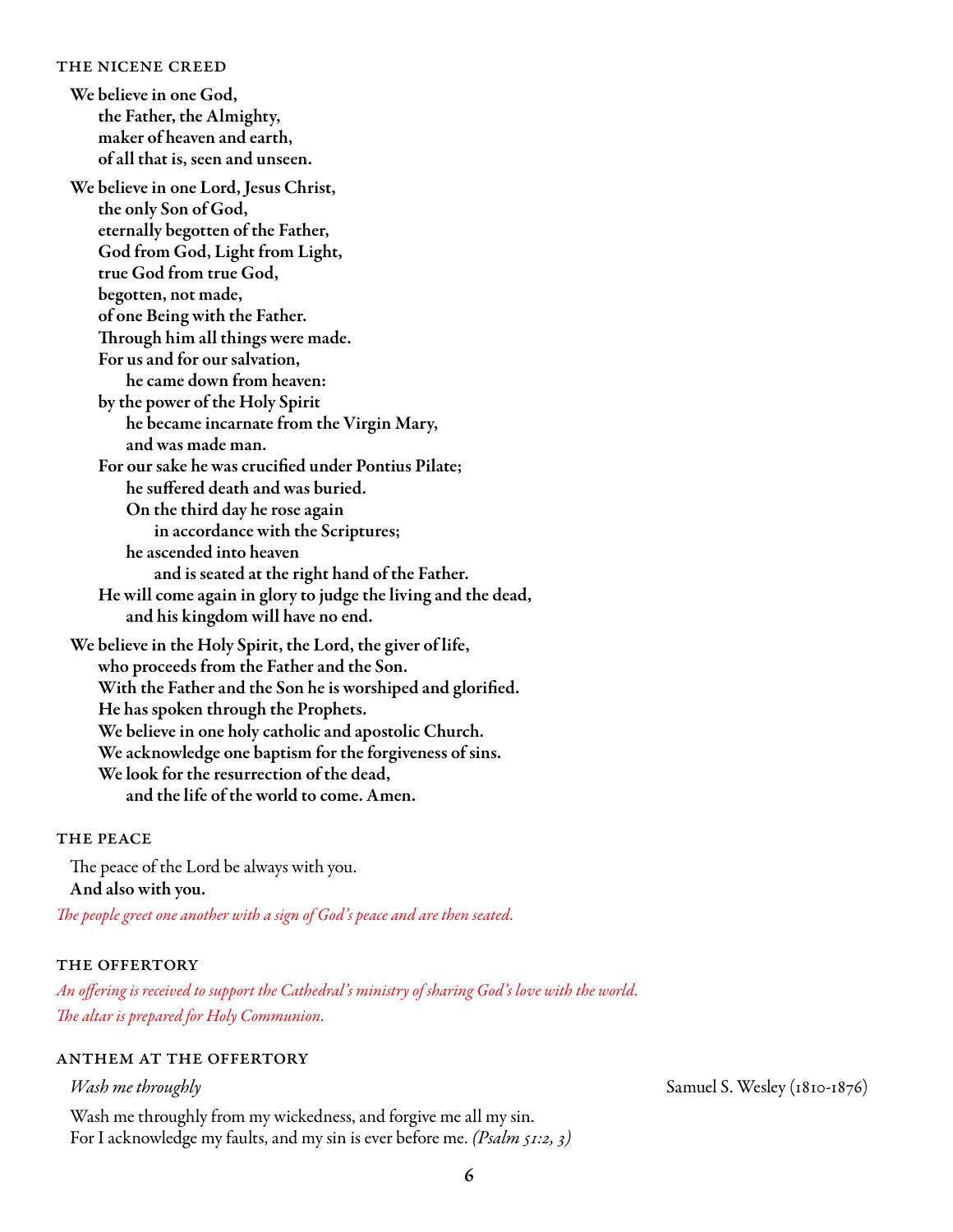*The people stand as able at the introduction of the hymn.* 

### hymn at the presentation • 150

*Forty days and forty nights Aus der Tiefe rufe ich*

### The Holy Communion

### the great thanksgiving

The Lord be with you. And also with you.

Lift up your hearts. We lift them to the Lord.

Let us give thanks to the Lord our God. It is right to give God thanks and praise.

It is right, and a good and joyful thing, always and every where to give thanks to you, Father Almighty, Creator of heaven and earth.

Through Jesus Christ our Lord; who was tempted in every way as we are, yet did not sin. By his grace we are able to triumph over every evil, and to live no longer for ourselves alone, but for him who died for us and rose again.

Therefore we praise you, joining our voices with Angels and Archangels and with all the company of heaven, who for ever sing this hymn to proclaim the glory of your Name:



Holy and gracious Father: In your infinite love you made us for yourself; and, when we had fallen into sin and become subject to evil and death, you, in your mercy, sent Jesus Christ, your only and eternal Son, to share our human nature, to live and die as one of us, to reconcile us to you, the God and Father of all.

He stretched out his arms upon the cross, and offered himself, in obedience to your will, a perfect sacrifice for the whole world.

On the night he was handed over to suffering and death, our Lord Jesus Christ took bread; and when he had given thanks to you, he broke it, and gave it to his disciples, and said, "Take, eat: This is my Body, which is given for you. Do this for the remembrance of me."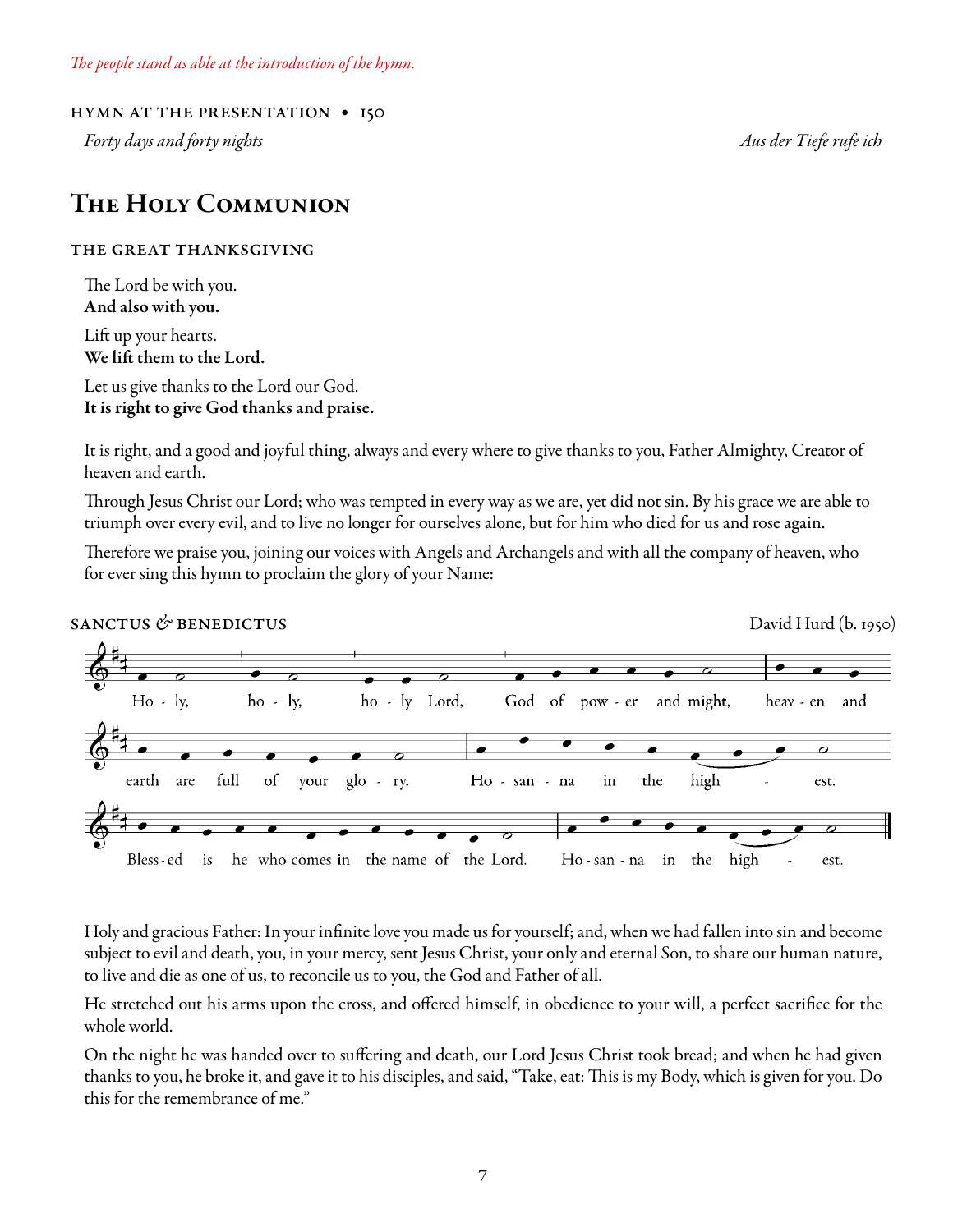After supper he took the cup of wine; and when he had given thanks, he gave it to them, and said, "Drink this, all of you: This is my Blood of the new Covenant, which is shed for you and for many for the forgiveness of sins. Whenever you drink it, do this for the remembrance of me."

Therefore we proclaim the mystery of faith:

Christ has died. Christ is risen. Christ will come again.

We celebrate the memorial of our redemption, O Father, in this sacrifice of praise and thanksgiving. Recalling his death, resurrection, and ascension, we offer you these gifts.

Sanctify them by your Holy Spirit to be for your people the Body and Blood of your Son, the holy food and drink of new and unending life in him. Sanctify us also that we may faithfully receive this holy Sacrament, and serve you in unity, constancy, and peace; and at the last day bring us with all your saints into the joy of your eternal kingdom.

All this we ask through your Son Jesus Christ. By him, and with him, and in him, in the unity of the Holy Spirit all honor and glory is yours, Almighty Father, now and for ever. AMEN.

### the lord's prayer

Notre Père…, Padre nuestro…, Vater unser…,

Our Father, who art in heaven, hallowed be thy Name, thy kingdom come, thy will be done, on earth as it is in heaven. Give us this day our daily bread. And forgive us our trespasses, as we forgive those who trespass against us. And lead us not into temptation, but deliver us from evil. For thine is the kingdom, and the power, and the glory, for ever and ever. Amen.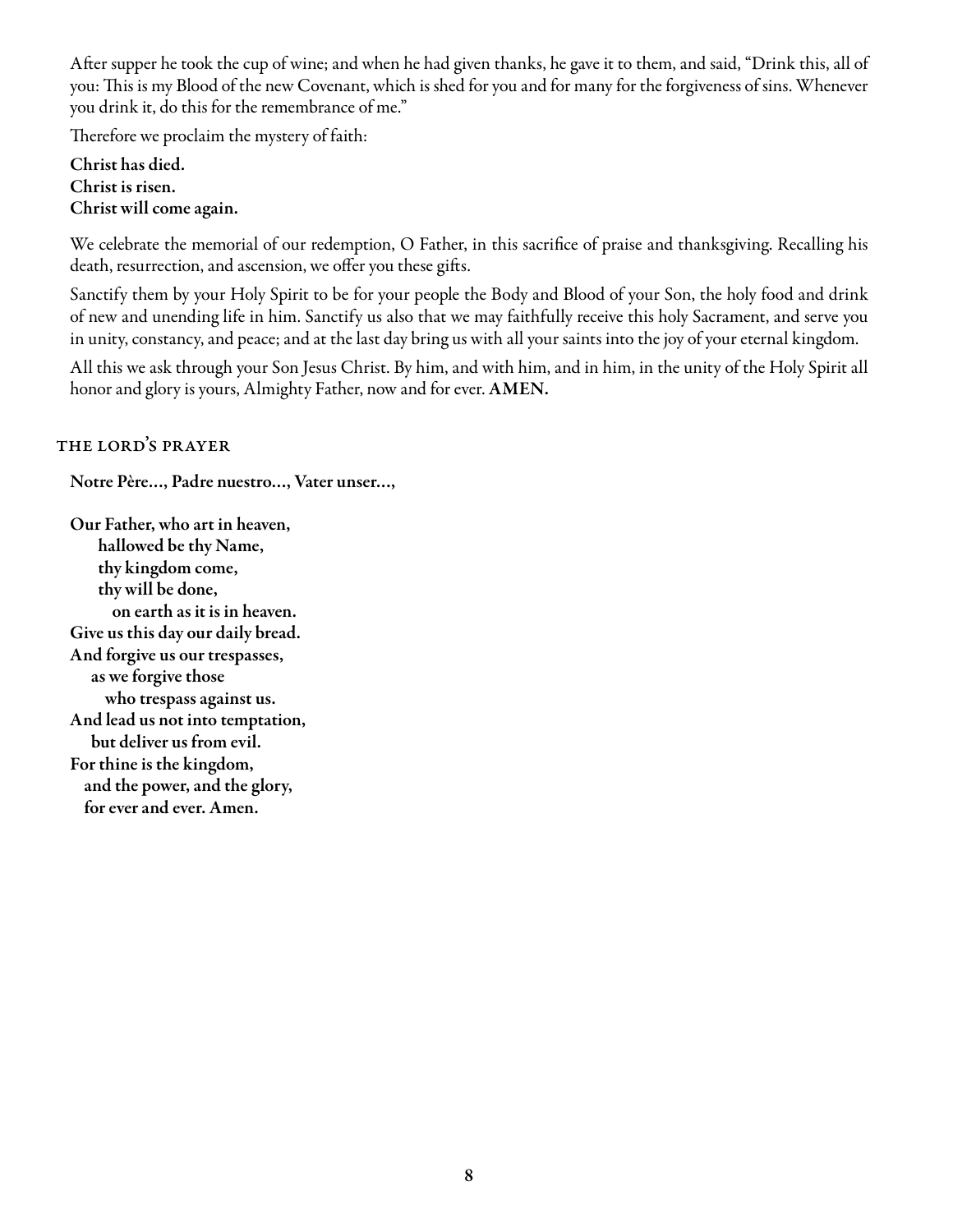### the breaking of the bread *&* the fraction anthem D. Hurd



### the invitation to holy communion

### *The people are seated.*

*All who seek God and a deeper life in Christ are welcome to receive Holy Communion. Please receive the bread in open and outstretched hands and sip the wine from the chalice, guiding it gently to your lips; or you may dip the wafer into the wine. Gluten-free wafers are available; please make your need known to the minister. Respond to receiving Communion by saying "Amen." If you prefer to receive a blessing instead, please indicate your choice by crossing your hands across your chest.* 

*Those who wish to have Holy Communion brought to them at their seat should notify an usher.* 

*During the administration of Holy Communion, the laying on of hands and prayers for healing are offered in St. John's Chapel. Please enter the chapel by the ramp or stairs to the right of the pulpit.*

### anthem during the communion

*Super flumina Babylonis* Giovanni Pierluigi da Palestrina (1525-1594)

*Sung in Latin.* 

By the waters of Babylon we sat down and wept, when we remembered you, O Zion. As for our harps, we hung them up on the trees in the midst of that land.

*(Psalm 137:1, 2)*

*The people stand as able.* 

### the postcommunion prayer

Eternal God, heavenly Father, you have graciously accepted us as living members of your Son our Savior Jesus Christ, and you have fed us with spiritual food in the Sacrament of his Body and Blood. Send us now into the world in peace, and grant us strength and courage to love and serve you with gladness and singleness of heart; through Christ our Lord. Amen.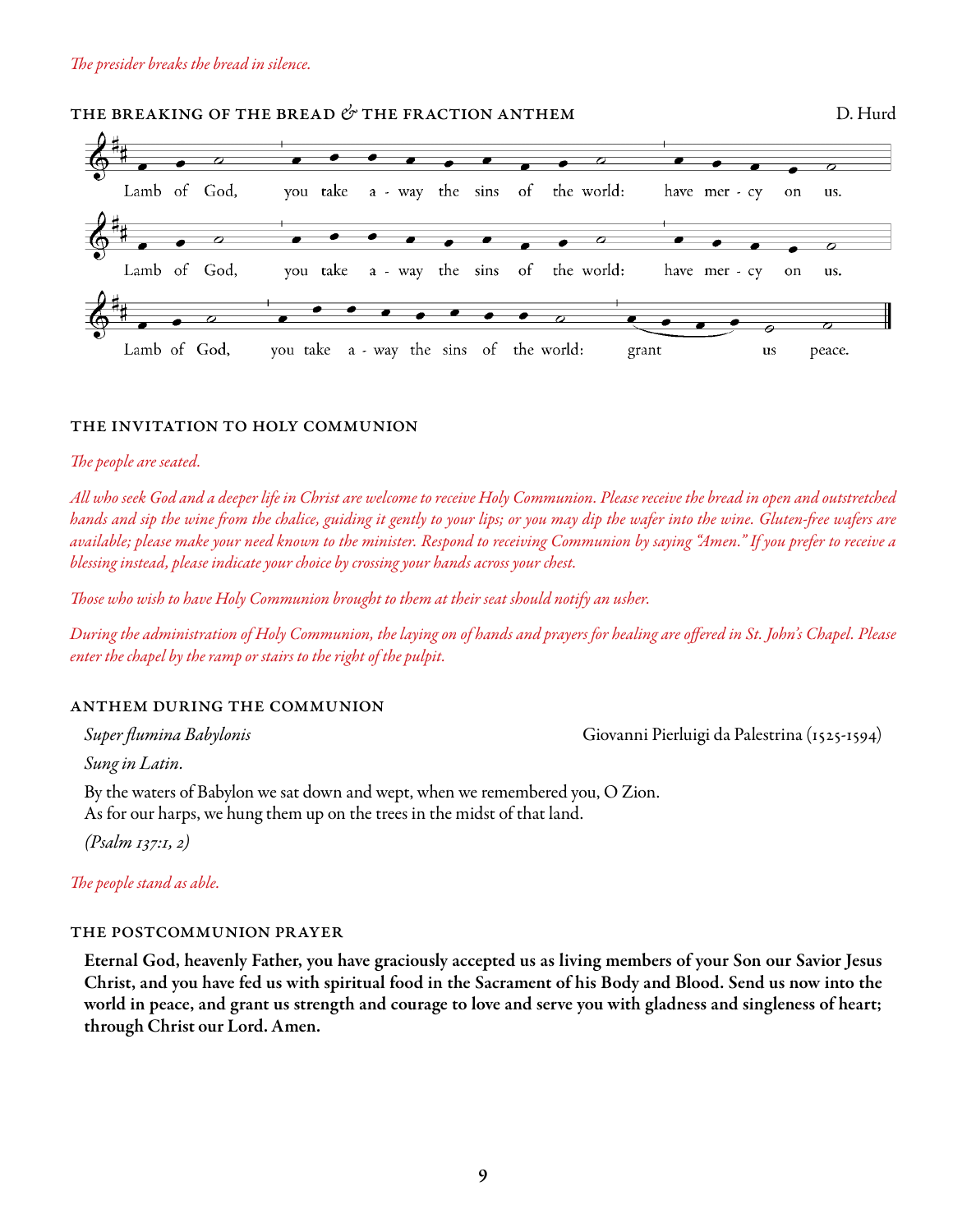*During the season of Lent, in place of a final blessing, the presider offers a Prayer over the People.* 

#### the prayer over the people

Let us bow down before the Lord.

*The people may kneel or bow as able.* 

*The presider prays over the people, and the people respond,* Amen.

*The people stand as able.* 

### hymn at the closing • 143

*The glory of these forty days Erhalt uns, Herr*

### the dismissal

Let us bless the Lord. Thanks be to God.

postlude

*Introduction and Passacaglia in D minor* Max Reger (1873-1916)

worship leaders The Very Reverend Randolph Marshall Hollerith, The Reverend Canon Jan Naylor Cope, The Reverend Canon Dana Colley Corsello, The Reverend Canon Rosemarie Logan Duncan, The Reverend Canon Leonard L. Hamlin, Sr., The Reverend Andrew K. Barnett, The Girls Cathedral Choir.

flowers In the mid-nave, the Lenten pedestals of branches are given in loving memory of Mary Ashley Scarborough. In accordance with the Cathedral practice of bare altars during the Lenten season, all flower endowments during Lent will be named in the leaflet and honored at Easter.

permissions Bible texts of the Old Testament, Epistle, and Gospel taken from the *New Revised Standard Version Bible*, Copyright 1989, Division of Christian Education of the National Council of the Churches of Christ in the USA. Used by permission. All rights reserved. Acclamation, collect, Invitation to a Holy Lent, psalm, peace, Eucharistic Prayer A, postcommunion prayer, and dismissal taken from The *Book of Common Prayer,* 1979. Public domain.

*Litany of Penitence*. Text: from *The Book of Common Prayer*, 1979. Public domain. Music: Michael McCarthy. Used by permission. *Sanctus: Holy, holy, holy Lord.* Music: *New Plainsong,* David Hurd. Reprinted under One License #A-709283. *Agnus Dei: Lamb of God*. Music: *New Plainsong*, David Hurd. Reprinted under One License #A-709283.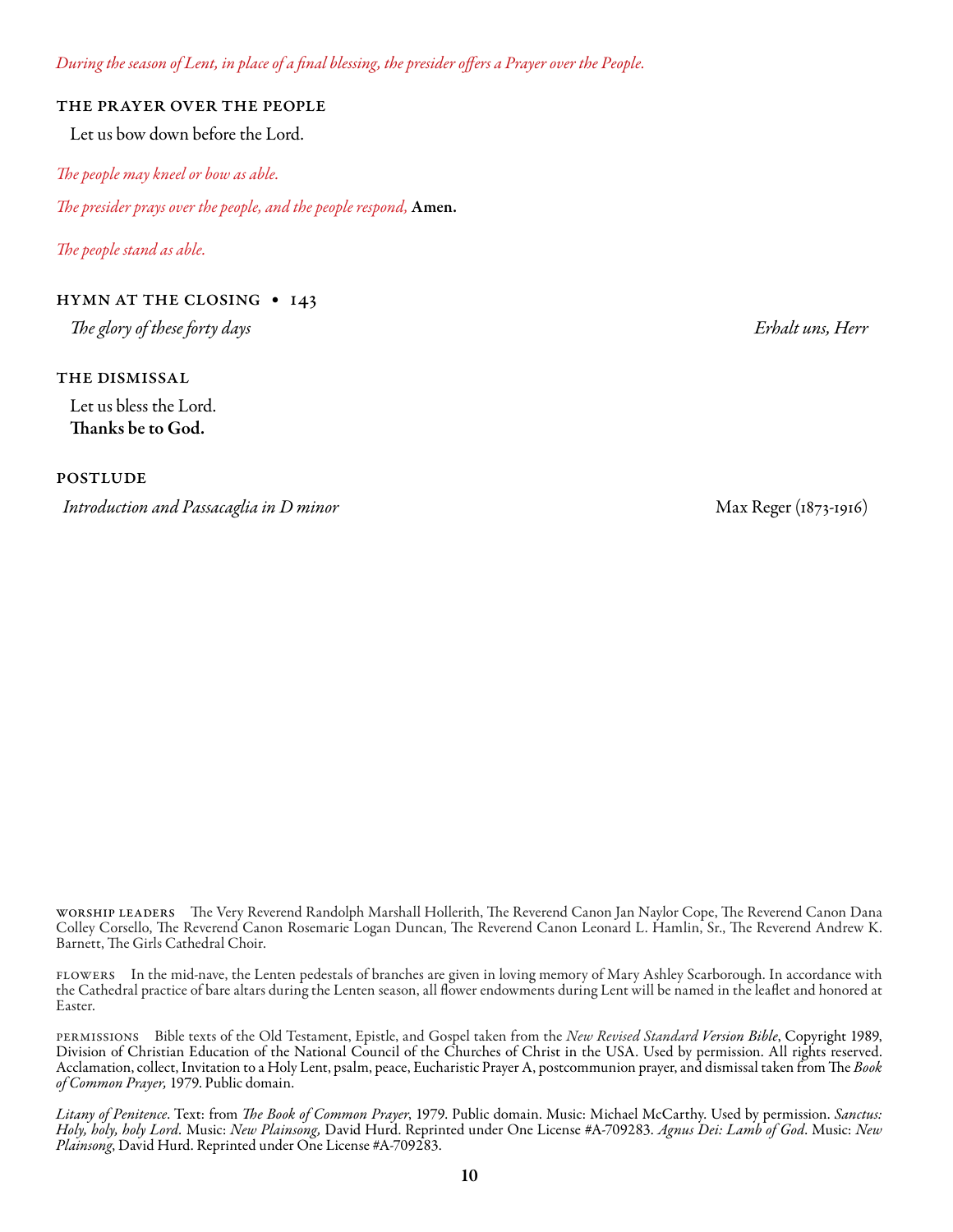# Holy Week *&* Easter 2019

### Sunday, April 14: Palm Sunday: The Sunday of the Passion

Holy Eucharist with Liturgy of the Palms  $\bullet$  8 am (nave + live webcast) Holy Eucharist with Liturgy of the Palms • 11:15 am (nave + live webcast)

### Tuesday, April 16: Tuesday in Holy Week

Holy Eucharist with Renewal of Vows and Blessing of Chrism • noon (nave)

### Thursday, April 18: Maundy Thursday

Holy Eucharist with Washing of Feet and the Stripping of the Altar  $\bullet$  7 pm (nave + live webcast) Vigil with the Reserved Sacrament • 9 pm –12 am (St. John's Chapel)

### Friday, April 19: Good Friday

Morning Prayer in the Presence of the Reserved Sacrament • 10 am (St. John's Chapel) Solemn Liturgy of Good Friday • noon (nave + live webcast) Good Friday Evening Service  $\bullet$  7 pm (nave + live webcast)

### Saturday, April 20: Easter Eve

The Great Vigil and First Eucharist of Easter • 8 pm (nave + live webcast)

### Sunday, April 21: The Sunday of the Resurrection: Easter Day

Festival Holy Eucharist • 8:00 am and 11:15 am (nave + live webcast) *passes required* Easter Day Organ Recital  $\bullet$  2 pm (nave + live webcast) Festival Choral Evensong •  $4 \text{ pm}$  (nave + live webcast)

*For a full listing of special services and events for Lent, Holy Week, and Easter: cathedral.org/lent*